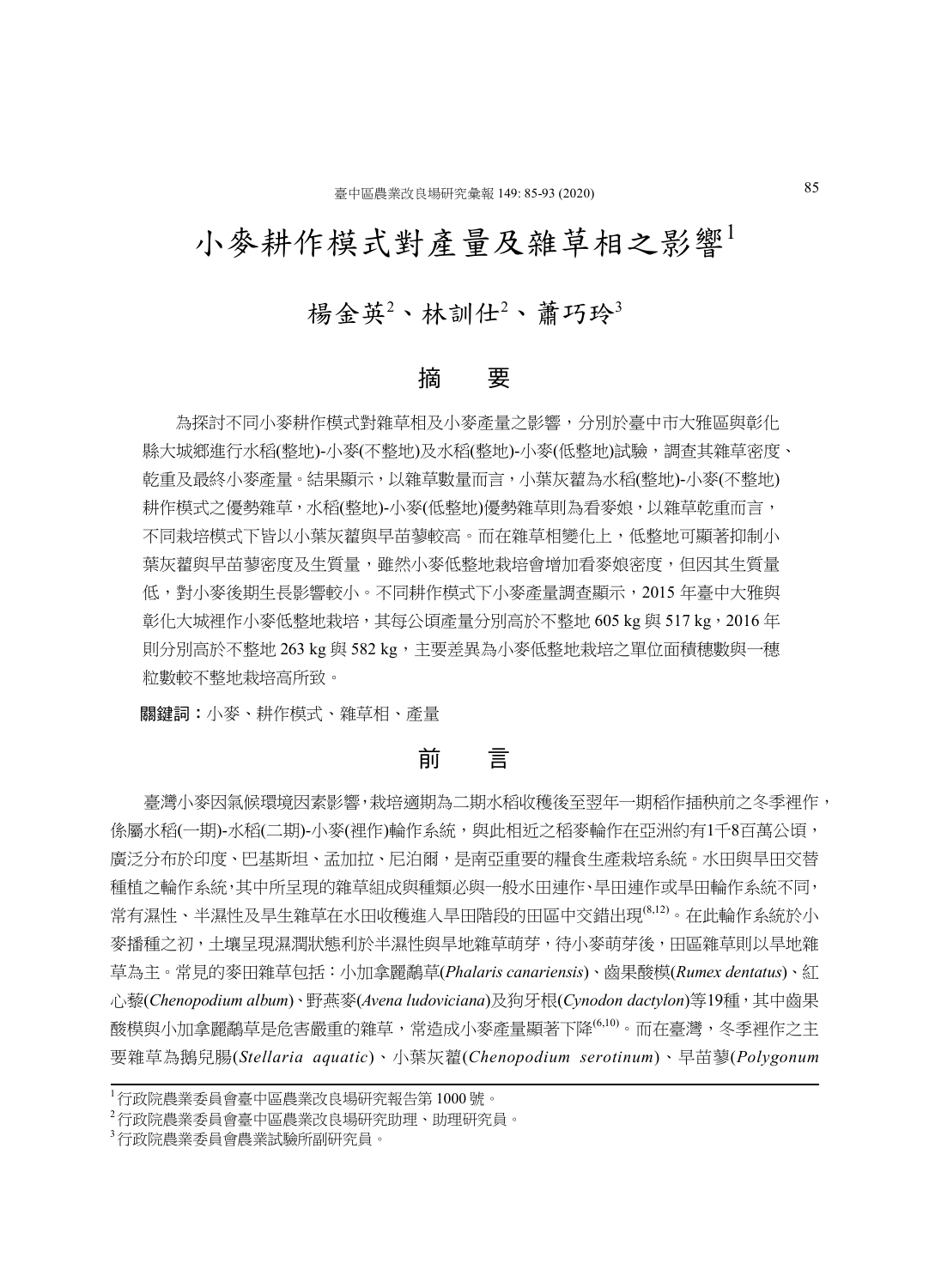*lapathifolium*)、看麥娘(*Alopecurus aequalis*)及山芥菜(*Rorippa indica*)等,而中部地區小麥大多播種 於二期水稻收穫後播種,田間以適於冷涼之闊葉草為主<sup>(2)</sup>。

小麥受限於雜草競爭而減產的程度,依雜草型態、密度、雜草萌芽時間而異,最多可能引起 50-80%的減產,當雜草密度過多時也會影響聯合收穫機的運作,使收穫後的小麥夾雜許多雜草種 子<sup>(6,10)</sup>。雜草競爭引起作物的減產,隨著田間管理不同有很大的差別,亦與田間雜草之組成及變動 息息相關<sup>(3)</sup>。雜草防治的方法,可概略分為預防性、物理、生物、化學及栽培管理五大類,物理及 化學性方法最常被採用。在臺灣禾穀作物目前尚無已登記藥劑可用,雜草防治幾乎完全依靠人工及 機械,另外由於播種量高且行撒播,小麥居競爭優勢,雜草少時常放任不管<sup>(2)</sup>;然而不同地區的小 麥生產,其自然條件及栽培條件差異甚大,因此,田間栽培仍需透過耕作方式加以調整,降低雜草 危害(10)。

種植小麥前的耕作模式可分為傳統整地、低整地及不整地。傳統整地是指以多種農機具經多次 耕犁,使田區保留小於15%之作物殘體;低整地則是相對於整地使用較少農機具或較少次耕犁,讓 田區留有 15-30%的作物殘體;不整地即指不於田區操作任何農機具,因此保有 30%以上的作物殘 體,不整地雖可減少田區準備的時間而不至於延後播種,但可能因土壤結構不利根系生長造成減產 <sup>(1)</sup>。臺灣目前小麥主要耕作模式多為不整地撒播(稻草覆蓋法),另有少數為低整地撒播,本研究將 於上述栽培模式田區進行試驗調查,探討不同耕作模式下,雜草相變化與對小麥產量之影響,以供 作後續小麥田雜草管理之參考。

## 材料與方法

#### 一、試驗地點與材料

本試驗分別於 2015 年冬季裡作及 2016 年冬季裡作進行,試驗地點為臺中市大雅區(Daya)及彰 化縣大城鄉(Dacheng),田區皆分別採二期水稻整地栽培(conventional tillage, CT)-裡作小麥不整地栽 培(zero tillage, ZT)與二期水稻整地栽培(conventional tillage, CT)-裡作小麥低整地栽培(reduced tillage, RT)。其中整地是指以多種農機具經多次耕犁,使田區保留小於 15%之作物殘體;低整地則 是相對於整地使用較少農機具或較少次耕犁,讓田區尚留有15%-30%的作物殘體;相較於前兩者, 不整地則不操作任何農機,維持 30%以上的作物殘體覆蓋於田區<sup>(8,9)</sup>。參試小麥品種皆為台中選 2 號。

#### 二、田間栽培管理

試驗田區採撒播種植,播種量為每公頃 150 kg,田區於播種前、分蘖盛期及開花期進行濕潤灌 溉,施肥量為每公頃 N:P2O5:K2O=140 kg: 72 kg: 108 kg,磷、鉀肥於基肥一次施用,氡肥共分三次 施用,於基肥施用 48 kg · ha<sup>-1</sup>,播種後 28 天施用 46 kg · ha<sup>-1</sup>,播種後 49 天施用 46 kg · ha<sup>-1</sup>。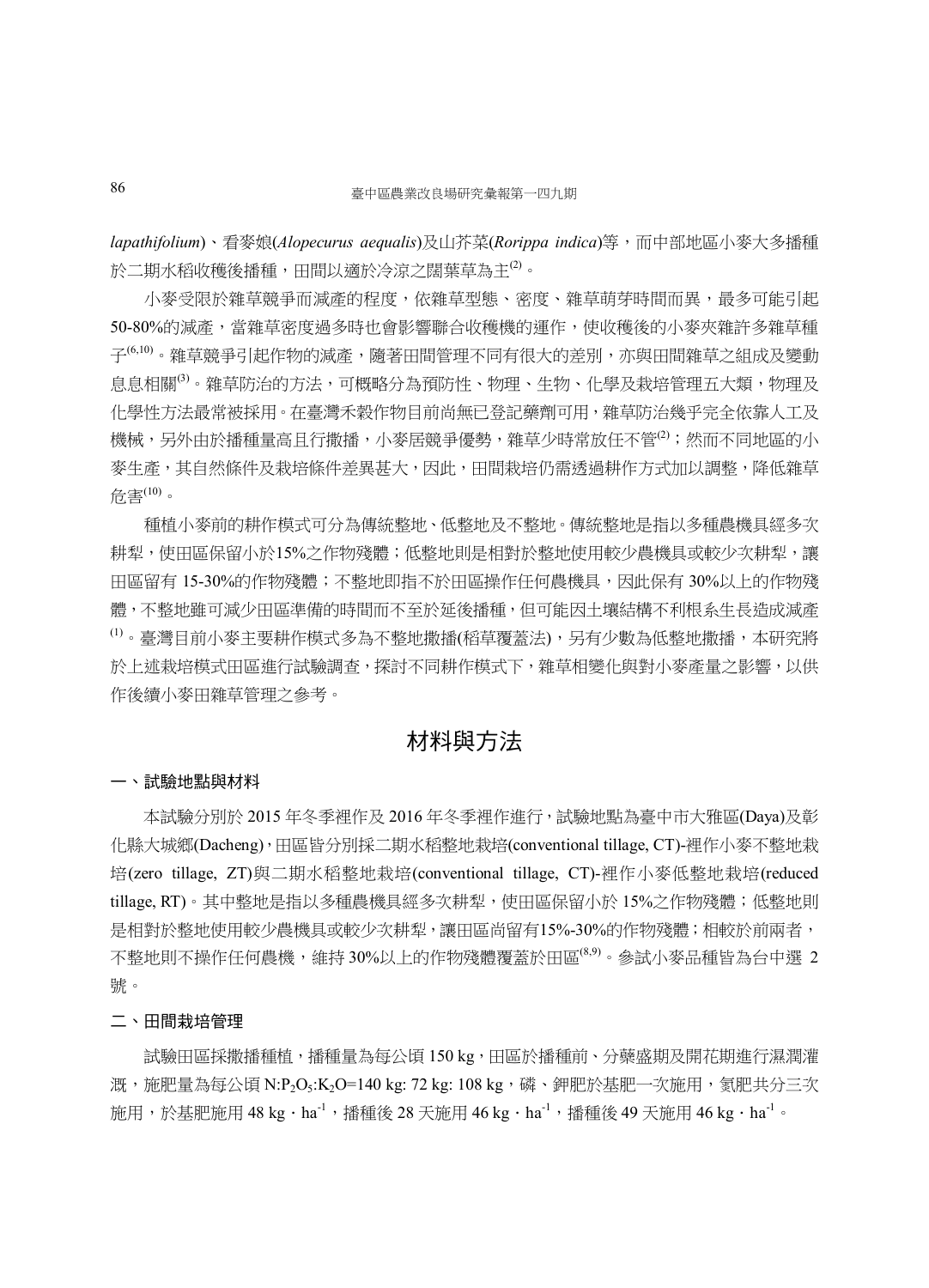#### 三、雜草相與小麥性狀調查

因台中選 2 號分蘗盛期約播種後 25-30 天,抽穗日數約 55-60 天,小麥抽穗後田區雜草相變化 不大,因此本試區雜草種類調查於小麥播種後28 天及 56 天進行取樣,每一試驗田區逢機取樣 4 點 小區,每點小區面積 1 m<sup>2</sup>,先將每 1 m<sup>2</sup> 雜草拔取回室内,經洗淨後分類,調查分為早苗蓼、小葉 灰藋、看麥娘及光果龍葵,剩餘種類雜草因數量甚少因此不予調查,分類後全部雜草皆經80℃烘乾  $72 h$  後秤取乾重, 單位以 g m<sup>-2</sup>表示。

小麥成熟後,於試驗田區割取 4 個 1 m<sup>2</sup> 小區進行考種, 分別調查每平方公尺穗數、一穗粒數、 千粒重及產量等農藝性狀調查。

 $(-)$  每平方公尺穗數(spike number, SN):每 1 m<sup>2</sup> 小區小麥穗數,單位以穗表示。

- $($ 二) 一穗粒數(grains spike $^{-1}$ , GS):每穗小麥粒數,單位以粒表示。
- $(1)$  千粒重(1000-grains weight, GW):自每1m<sup>2</sup>小區採收脫粒後之種子隨機取樣1,000粒之種籽重, 單位以公克(g)表示(換算至種子含水量 13%)。
- (四) 產量(grain yield, GY): 每 1 m<sup>2</sup> 小區採收、脫粒並烘乾後之種子重(含水量 13%),並換算成每公 頃產量,單位以 kg.ha-1 表示。

四、統計分析

試驗資料以行政院農業委員會購置之 SAS-EG 視窗版軟體進行統計分析。

## 結果與討論

一、不同小麥耕作模式對雜草之影響

本試驗之前一期作水稻皆為慣行整地插秧栽培模式(CT),冬裡作小麥則分為不整地栽培(ZT) 與低整地栽培(RT), 2015 年試驗顯示, 大雅區在 CT-ZT 栽培模式下,播種後 28 天以小葉灰藋為優 勢雜草,每平方公尺達 35 株,其次為早苗蓼 17 株與看麥娘 12 株,CT-RT 栽培模式則以看麥娘為 優勢雜草,每平方公尺達 30 株,其次為小葉灰藋 16 株,此雜草相與大城鄉有相近之結果(表二); 2015 年雜草乾重調查顯示,不論大雅區或大城鄉,小葉灰藋皆佔各栽培模式之最高雜草量(表三)。 2016 年雜草相調查顯示,小葉灰藋仍為 CT-ZT 栽培模式下之強勢雜草,大雅地區數量更達到每平 方公尺 59 株,大城則為 46 株,顯著高於其他種類雜草;CT-RT 栽培模式下,看麥娘仍為大城鄉及 大雅區小麥田之強勢雜草,其次則為小葉灰藋。綜觀 2016 年小麥種植 28 天後,雜草總量顯著高於 2015 年,推測其原因可能為 2016 年 11 月份降雨量較 2015 年增加,有助初期雜草萌發所致(表一)。 綜合 2015 年與 2016 年在 2 地區試驗結果,小麥低整地田區之小葉灰藋、早苗蓼及光果龍葵雜草數 量皆較不整地田區低,僅看麥娘數量為低整地田區高於不整地田區,推測闊葉型雜草可由整地操作 控制,也可減少其密度的擴張。2015 年小麥播種 56 天後雜草相調查顯示,雜草種類與密度與 28 天差異小,大雅區 CT-ZT 田區仍以小葉灰藋為優勢雜草,CT-RT 田區則以看麥娘為主,大城鄉亦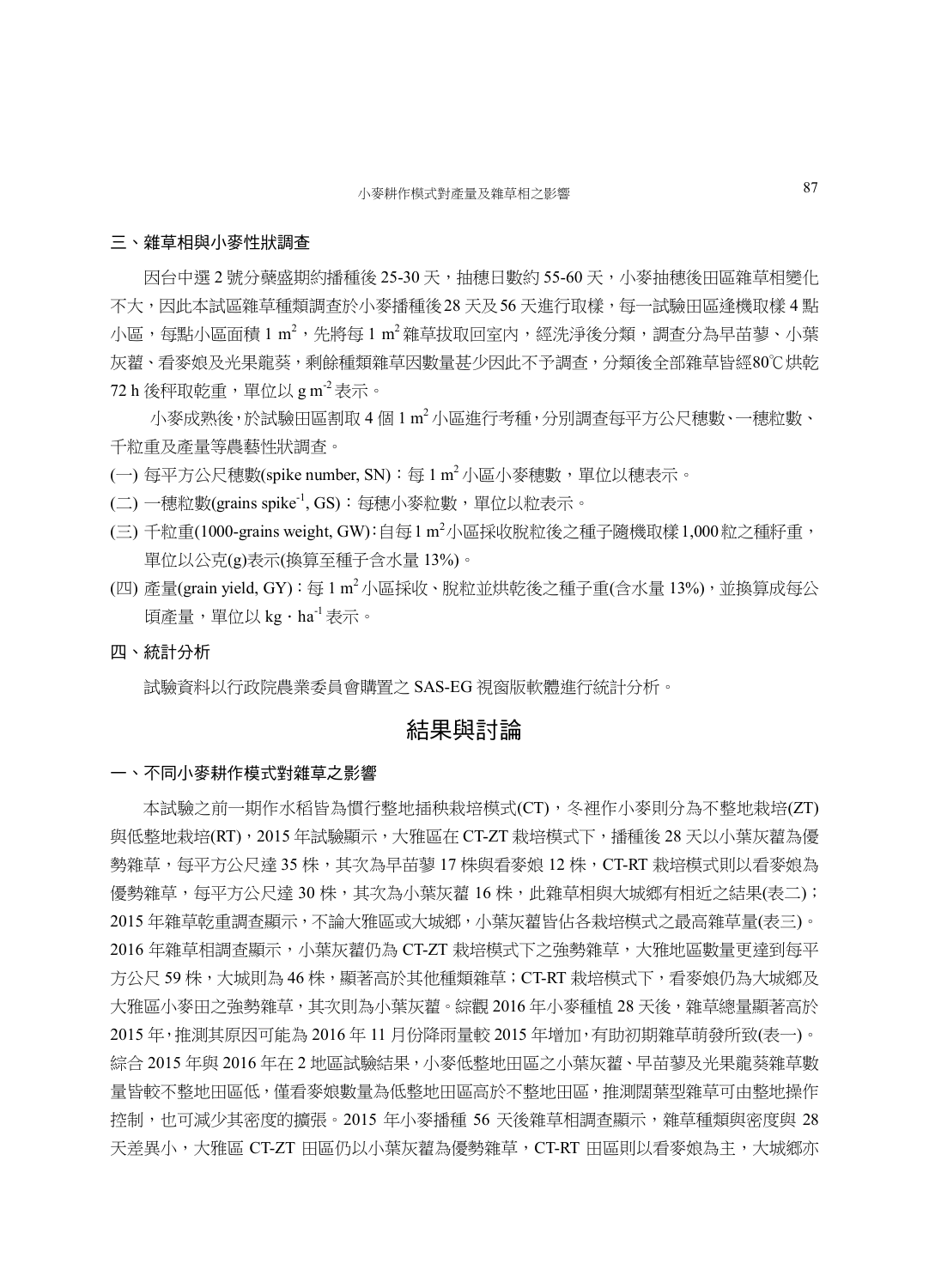為相同情形。2016 年試驗顯示,大雅區 CT-ZT 栽培模式下,小葉灰藋與早苗蓼為強勢雜草,雜草 總量顯著高於看麥娘與光果龍葵;CT-RT 栽培模式下,仍以看麥娘密度最高,此情形與大城鄉調查 結果相同。相較 2015 年,2016 年各栽培地區與栽培模式下之雜草量與密度皆高於 2015 年,大雅 區 CT-RT 田區每平方公尺雜草總量達 83 株(表四)。隨生育日數增加,雜草生質量亦顯著提升,2015 年大雅區 CT-ZT 田區早苗蓼與小葉灰藋分別增加至 43.1 g 及 59.3 g。在 CT-RT 田區,看麥娘株數 雖多,但整體生質量 8.3 g 不如早苗蓼 15.2 g 與小葉灰藋 36 g 重,光果龍葵數量雖然較少,但其總 生質量仍不容小覷(表五);2015 年與 2016 年在大城鄉 CT-ZT 與 CT-RT 田區亦是以早苗蓼與小葉灰 藋生質量最高,可見此兩種雜草為小麥田間影響最甚之雜草種類,綜合 2015 與及 2016 年試驗結果 可知,CT-RT 耕作模式較 CT-ZT 有效降低闊葉型雜草早苗蓼與小葉灰藋雜草密度與生質量,雖然 CT-RT 會增加看麥娘密度,但因其植株矮小,生質量不如闊葉型雜草高,對小麥生長影響相對較小。 Sharma 等人(2004)研究指出,整地操作可降低闊葉類雜草生質量,闊葉類雜草密度的擴張亦受整地 操作顯著抑制,但對尖葉類雜草則呈相反趨勢,似乎在不整地操作下能相對降低其生質量的累積<sup>(11)</sup>, 此結果與本試驗相符合。由於整地機具反覆的將雜草種子埋入更深層的土壤中,而部分雜草種子在 掩埋深度超過 4 cm 後將不易萌芽,而在未整地狀況下,多數的雜草種子經常聚集於土壤表層,將 促使雜草順利萌芽生長,因此不整地處理即累積可觀的雜草生質量<sup>(7,10</sup>) 。農田中雜草萌芽受到耕作 歷史、前期作管理方式及環境的不同而呈現動態分布,其中耕犁操作除了翻動雜草種子在土壤中的 分布,亦改變未來雜草幼苗萌芽的匯集區(recruitment zone),依序也將影響雜草幼苗出土的週期性 與先後順序,以及農田雜草的種類,因此農耕方式的不同將是影響雜草密度及種類組成的原因之一  $(4)$ <sub>0</sub>

表一、2015 年至 2017 年試驗田每月最高溫、最低溫及降雨量

| Table 1. Monthly mean of daily maximum and minimam air temperature $(\mathcal{C})$ and rainfall (mm) in |  |  |
|---------------------------------------------------------------------------------------------------------|--|--|
| 2015-2017                                                                                               |  |  |

| Location | Month    |                 | 2015-2016 |          |         | 2016-2017       |      |  |  |  |
|----------|----------|-----------------|-----------|----------|---------|-----------------|------|--|--|--|
|          |          | Air temperature |           | Rainfall |         | Air temperature |      |  |  |  |
|          |          | Maximum         | Minimam   |          | Maximum | Minimam         |      |  |  |  |
| Daya     | November | 12.5<br>31.9    |           | $\theta$ | 30.5    | 16.9            | 60.0 |  |  |  |
|          | December | 27.9            | 9.6       | 36.0     | 30.0    | 12.0            | 5.0  |  |  |  |
|          | January  | 25.7            | 3.2       | 186.0    | 26.1    | 11.0            | 1.5  |  |  |  |
|          | February | 30.4            | 7.9       | 23.0     | 27.4    | 9.0             | 20.0 |  |  |  |
|          | March    | 27.9            | 9.8       | 169.5    | 28.7    | 10.9            | 42.0 |  |  |  |
| Dacheng  | November | 31.6            | 13.4      | 0.5      | 29.6    | 16.9            | 46.0 |  |  |  |
|          | December | 29.7            | 10.8      | 37.0     | 26.9    | 12.5            | 9.5  |  |  |  |
|          | January  | 22.4            | 4.4       | 163.0    | 25.8    | 12.2            | 4.5  |  |  |  |
|          | February | 30.2            | 8.9       | 27.0     | 26.2    | 9.9             | 3.5  |  |  |  |
|          | March    | 29.0            | 10.6      | 138.0    | 29.4    | 12.0            | 26.0 |  |  |  |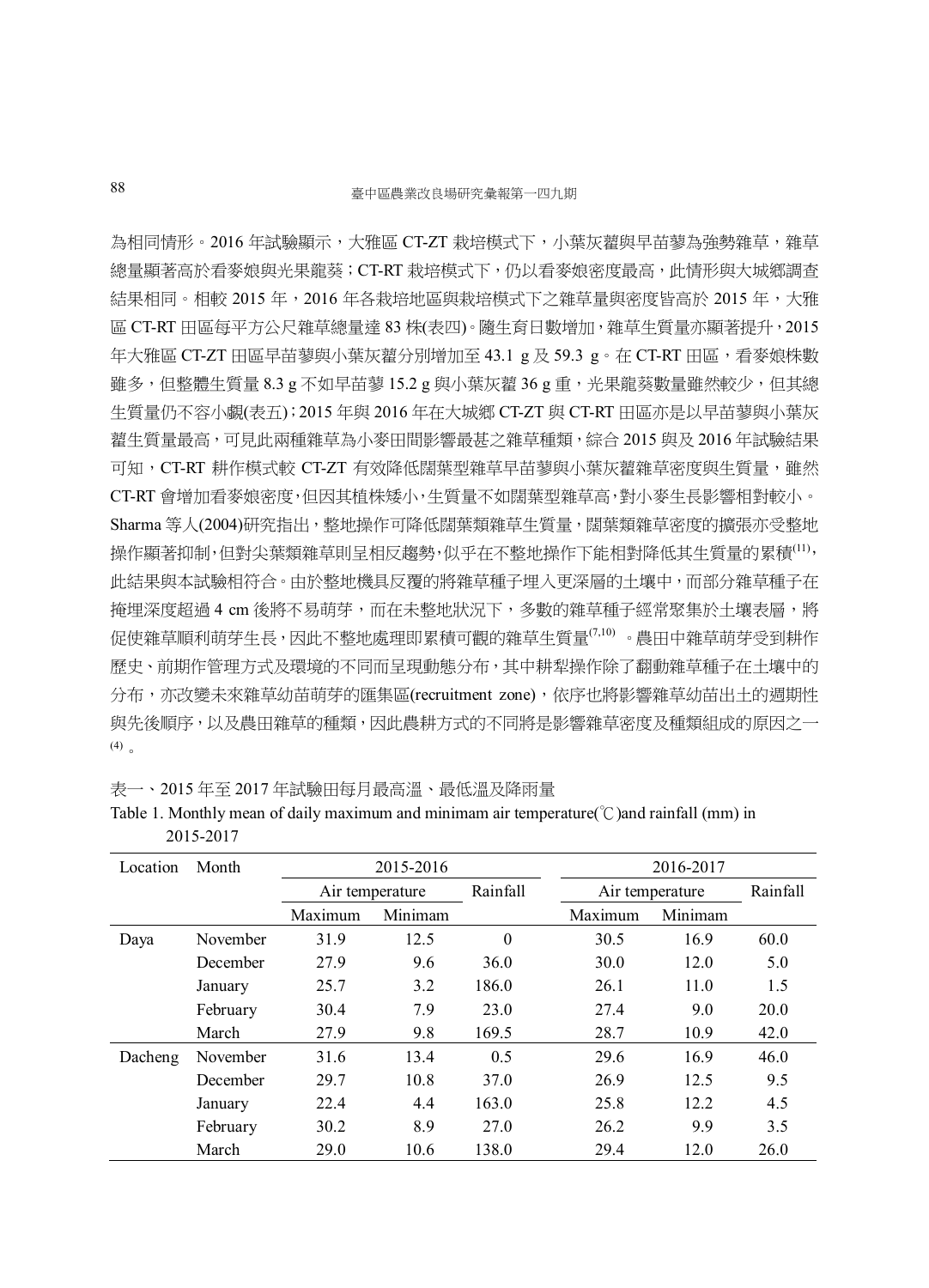農地雜草的組成與分布受不同耕作方式的影響甚廣,以雜草-作物的生態角度而言,耕作處理 改變農地中雜草的生長環境,影響其萌芽、分布及族群改變,對多數的雜草而言,慣行整地的效應 能相對降低其生質量的累積及密度的發展,經常使用於水稻收穫後,及小麥種植前的耕作處理,但 對禾本科雜草則不然,整地處理反而增加其危害程度,因此在以禾本科雜草為優勢雜草的小麥田中 值得注意,並須選擇適當耕作方式以避開特定優勢雜草的危害(12)。

表二、不同小麥耕作模式下雜草種類及密度(播種後 28 天)

| Table2. Effect of tillage practices on weed density (number $m2$ ) in wheat fields at 28 days after sowing |  |  |  |  |
|------------------------------------------------------------------------------------------------------------|--|--|--|--|
|                                                                                                            |  |  |  |  |
|                                                                                                            |  |  |  |  |
|                                                                                                            |  |  |  |  |

| Weed species    | 2015             |       |                 |                 |  | 2016  |                 |  |                 |                 |  |
|-----------------|------------------|-------|-----------------|-----------------|--|-------|-----------------|--|-----------------|-----------------|--|
|                 |                  | Dava  |                 | Dacheng         |  | Daya  |                 |  | Dacheng         |                 |  |
|                 | CT-ZT            | CT-RT | CT-ZT           | CT-RT           |  | CT-ZT | CT-RT           |  | CT-ZT           | CT-RT           |  |
| P.lapathifolium | 17b <sup>1</sup> | 9c    | 15 <sub>b</sub> | 10 <sub>b</sub> |  | 38b   | 15c             |  | 32 <sub>b</sub> | 12c             |  |
| C. serotinum    | 35a              | 16b   | 28a             | 15b             |  | 59a   | 25 <sub>b</sub> |  | 46a             | 20 <sub>b</sub> |  |
| A. aequalis     | 12b              | 30a   | 15b             | 32a             |  | 26c   | 45a             |  | 19c             | 35a             |  |
| S. americanum   | 3c               | 6c    | 3c              | 6b              |  | 3d    | 7c              |  | 5d              | 8c              |  |
| Total           | 67               | 61    | 61              | 63              |  | 126   | 92              |  | 102             | 83              |  |

 $\frac{1}{1}$ Means with the same letter are not significantly different by Fisher's 5% LSD.

#### 表三、不同小麥耕作模式下雜草之乾重(播種後 28 天)

Table 3. Effect of tillage practices on total weed dry weight (g m<sup>-2</sup>) in wheat fields at 28 days after sowing.

| Weed species    | 2015             |                  |       |                  | 2016              |                  |  |                   |                  |  |
|-----------------|------------------|------------------|-------|------------------|-------------------|------------------|--|-------------------|------------------|--|
|                 | Dacheng<br>Dava  |                  | Dava  |                  |                   | Dacheng          |  |                   |                  |  |
|                 | CT-ZT            | CT-RT            | CT-ZT | CT-RT            | CT-ZT             | CT-RT            |  | CT-ZT             | CT-RT            |  |
| P.lapathifolium | 5.3 <sup>1</sup> | 2.6 <sub>b</sub> | 4.6b  | 3.1 <sub>b</sub> | 11.7 <sub>b</sub> | 4.8b             |  | 10.0 <sub>b</sub> | 3.5 <sub>b</sub> |  |
| C. serotinum    | 18.1a            | 8.6a             | 15.1a | 7 9a             | 32.1a             | 13.5a            |  | 24.8a             | 11.3a            |  |
| A. aequalis     | 0.8c             | 2.1 <sub>b</sub> | 1.1c  | 2.0 <sub>b</sub> | 1.8c              | 3.2 <sub>b</sub> |  | 1.4c              | 2.2 <sub>b</sub> |  |
| S. americanum   | 1.9c             | 3.8b             | 1.4c  | 3.9 <sub>b</sub> | 1.5c              | 4.6b             |  | 3.2c              | 5.0 <sub>b</sub> |  |

 $1$ Means with the same letter are not significantly different by Fisher's 5% LSD.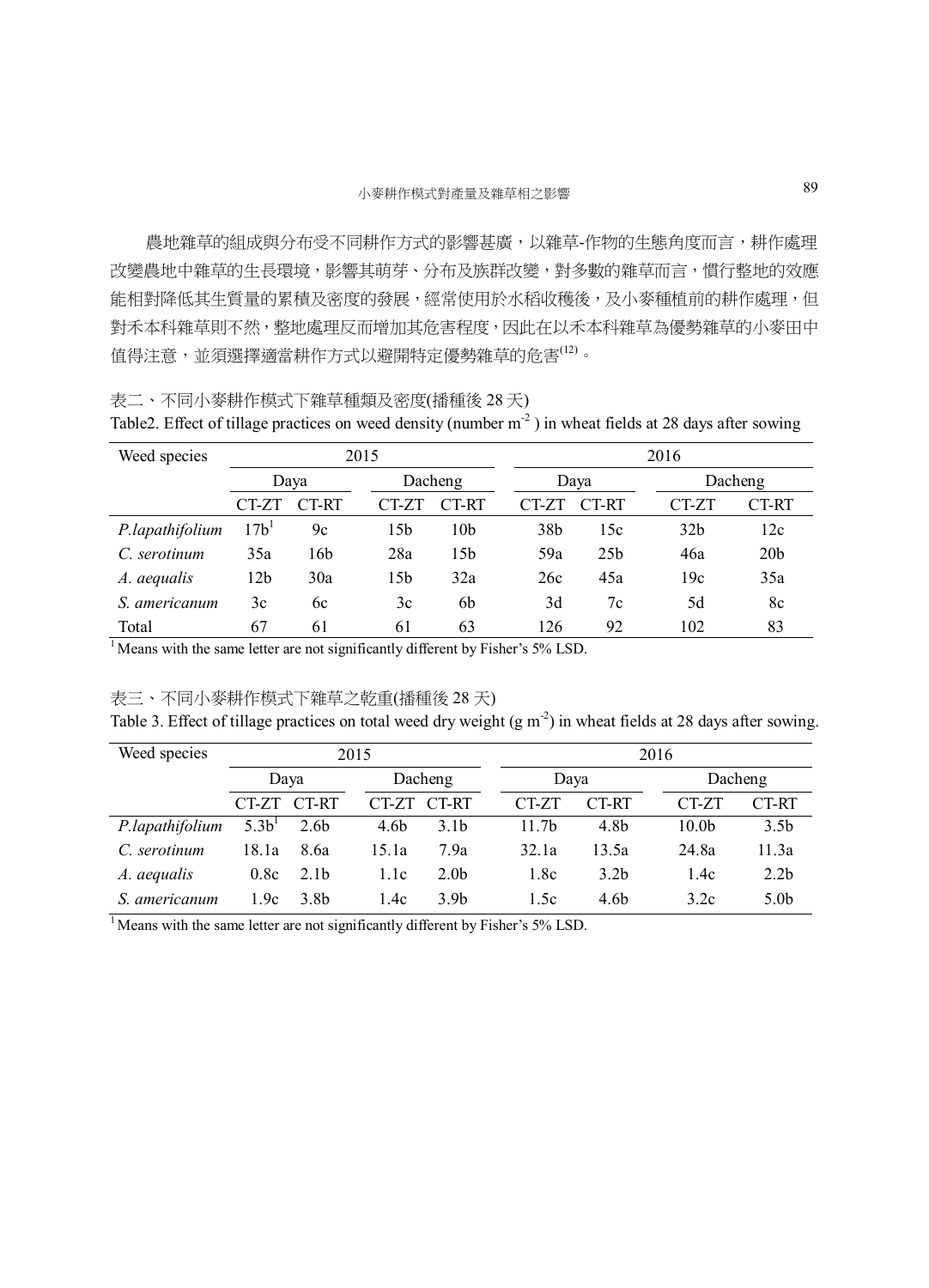| Weed species    |                 |                 | 2015            |                 |       |                 | 2016 |         |                 |  |  |
|-----------------|-----------------|-----------------|-----------------|-----------------|-------|-----------------|------|---------|-----------------|--|--|
|                 |                 | Daya            |                 | Dacheng         | Daya  |                 |      | Dacheng |                 |  |  |
|                 | CT-ZT           | CT-RT           | CT-ZT           | CT-RT           | CT-ZT | CT-RT           |      | CT-ZT   | CT-RT           |  |  |
| P.lapathifolium | 20 <sup>1</sup> | 7c              | 13 <sub>b</sub> | 9b              | 25a   | 19 <sub>b</sub> |      | 11b     | 6c              |  |  |
| C. serotinum    | 33a             | 20 <sub>b</sub> | 25a             | 11 <sub>b</sub> | 32a   | 18 <sub>b</sub> |      | 22a     | 12 <sub>b</sub> |  |  |
| A. aequalis     | 14b             | 35a             | 18b             | 30a             | 16b   | 38a             |      | 20a     | 39a             |  |  |
| S. americanum   | 8c              | 5c              | 7c              | 7b              | 6c    | 8c              |      | 8b      | 6c              |  |  |
| Total           | 75              | 67              | 63              | 57              | 79    | 83              |      | 61      | 63              |  |  |

表四、不同小麥耕作模式下雜草之種類及密度(播種後 56 天) Table 4. Effect of tillage practices on weed density (number m<sup>-2</sup>) in wheat fields at 56 days after sowing.

<sup>1</sup> Means with the same letter are not significantly different by Fisher's 5% LSD.

#### 表五、不同小麥耕作模式下雜草之乾重(播種後 56 天)

Table 5. Effect of tillage practices on total weed dry weight  $(g m<sup>-2</sup>)$  in wheat fields at 56 days after sowing.

| Weed species    | 2015              |                   |                   |                  |  | 2016             |                  |  |                   |       |  |
|-----------------|-------------------|-------------------|-------------------|------------------|--|------------------|------------------|--|-------------------|-------|--|
|                 | Dava              |                   | Dacheng           |                  |  | Dacheng<br>Dava  |                  |  |                   |       |  |
|                 | CT-RT<br>CT-ZT    |                   | CT-ZT             | CT-RT            |  | CT-ZT            | CT-RT            |  | CT-ZT             | CT-RT |  |
| P.lapathifolium | 43.1 <sup>1</sup> | 15.2 <sub>b</sub> | 28.1 <sub>b</sub> | 18.0a            |  | 53.1a            | 40.1a            |  | 22.1 <sub>b</sub> | 12.5b |  |
| C. serotinum    | 59.3a             | 36.0a             | 45.1a             | 19.8a            |  | 58.8a            | 32.5a            |  | 39.6a             | 21.6a |  |
| A. aequalis     | 3.3c              | 8.3c              | 4.2c              | 7.1 <sub>b</sub> |  | 3.8 <sub>b</sub> | 9.1 <sub>b</sub> |  | 4.5c              | 9.2c  |  |
| S. americanum   | 8.2c<br>5.2c      |                   | 7.2c              | 7.0 <sub>b</sub> |  | 6.2 <sub>b</sub> | 8.4b             |  | 8.2c              | 6.2c  |  |

<sup>1</sup> Means with the same letter are not significantly different by Fisher's 5% LSD.

#### 二、不同耕作模式對小麥產量之影響

2015 年試驗顯示, CT-RT 小麥產量皆較 CT-ZT 高, 大雅區 CT-RT 每公頃產量達 4,180 kg, 較 CT-ZT 增加 605 kg,大城鄉 CT-RT 每公頃產量 3,855 kg,較 CT-ZT 增加 537 kg,分析產量構成要 素得知,CT-RT 產量較 CT-ZT 高係因 CT-RT 單位面積穗數及一穗粒數高於 CT-ZT 所致,二試驗地 之千粒重在 CT-ZT 與 CT-RT 處理間皆無顯著差異。2016 年試驗顯示,大雅區與大城鄉兩地小麥產 量CT-RT亦較CT-ZT高,惟產量構成要素差異上,大雅區主要為單位面積穗數CT-RT顯著高於CT-ZT, 一穗粒數與千粒重無顯著差異,大城鄉之單位面積穗數與一穗粒數CT-RT 顯著高於CT-ZT,千粒重 則無顯著差異(表六),由此可知,低整地耕作模式影響產量變化主要為增加小麥單位面積穗數與一 穗粒數,進而提升最終產量。探究雜草種類、密度及小麥產量表現,雖 CT-RT 雜草數量較多,但 CT-ZT雜草乾重較高,顯示CT-ZT多為闊葉型雜草且植株較大,對小麥生長空間競爭較嚴重,導致 整體小麥產量CT-RT高於CT-ZT。不同耕作方式可能改變小麥生長的微環境,包括土壤構造、土壤 資源利用效率及植體發育的差異等,最終影響小麥產量的變動<sup>(1)</sup>。學者認為整地與低整地使土壤結 構較為鬆散而具高的水分滲透性,有助於小麥根系發展與截取水分,促進小麥生長發育,亦可能是 產量造成差異的原因之一(5,8)。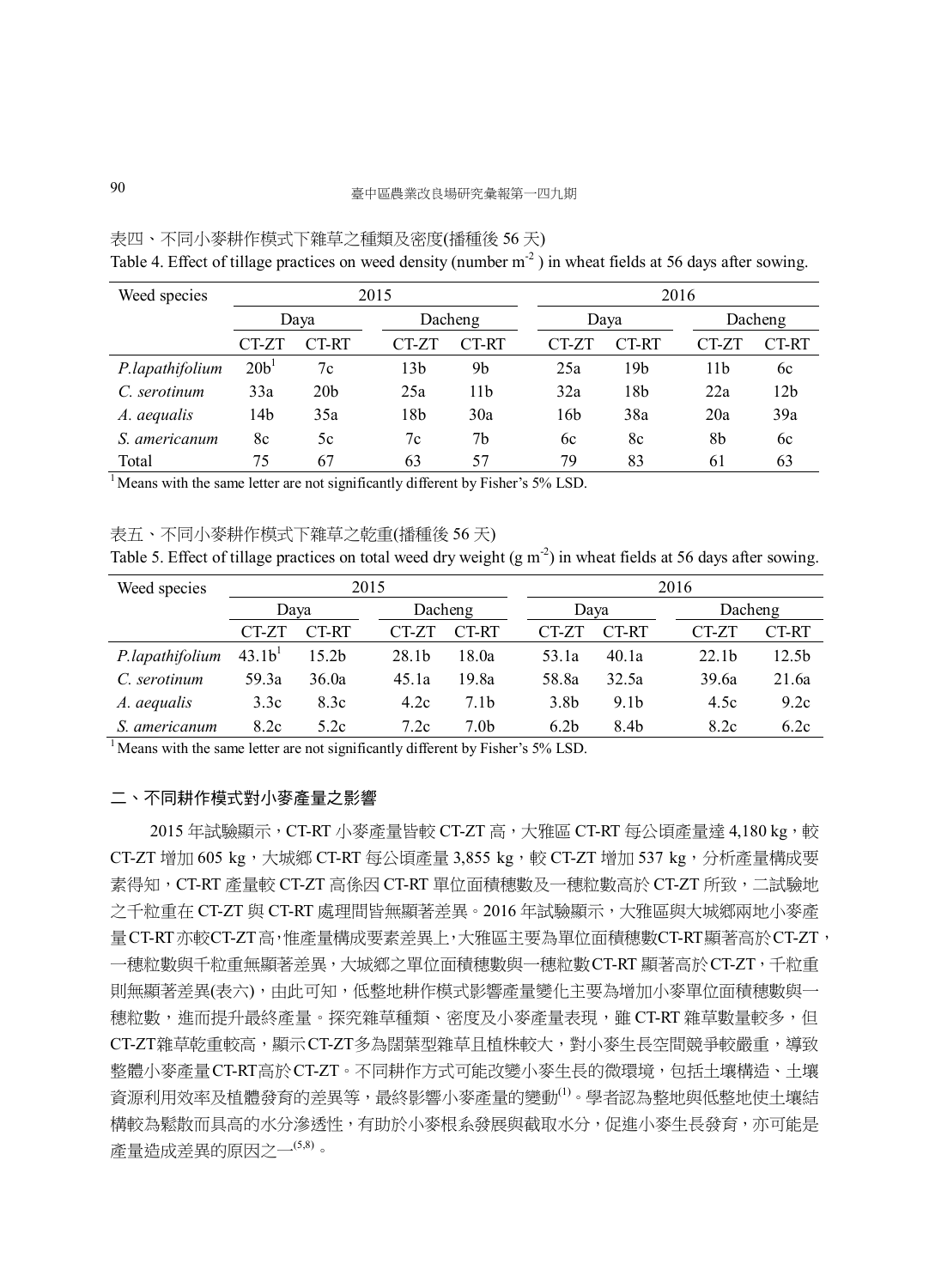| 表六、不同耕作模式下之小麥產量與產量構成要素表現 |  |
|--------------------------|--|
|                          |  |

Table 6. Grain yield and components of wheat under different tillage practices.

| Location | Tillage      |                  |       | 2015  |                   |           | 2016  |       |                |  |  |  |  |
|----------|--------------|------------------|-------|-------|-------------------|-----------|-------|-------|----------------|--|--|--|--|
|          |              | SN               | GS    | GW    | GY                | <b>SN</b> | GS    | GW    | GY             |  |  |  |  |
|          |              | (no.)            | (no.) | (g)   | $(kg ha^{-1})$    | (no.)     | (no.) | (g)   | $(kg ha^{-1})$ |  |  |  |  |
| Dava     | CT-ZT        | 194 <sup>1</sup> | 38.5b | 47.9a | 3575 <sub>b</sub> | 208b      | 36.9a | 47.0a | 3612b          |  |  |  |  |
|          | <b>CT-RT</b> | 223a             | 39.1a | 48.0a | 4180a             | 225a      | 36.5a | 47.2a | 3875a          |  |  |  |  |
| Dacheng  | CT-ZT        | 193 <sub>b</sub> | 36.2b | 47.5a | 3318b             | 190b      | 353h  | 45.8a | 3068b          |  |  |  |  |
|          | <b>CT-RT</b> | 208a             | 38.8a | 47.8a | 3855a             | 221a      | 36.1a | 45.7a | 3650a          |  |  |  |  |

SN: spike number per square meter, GS: grains per spike, GW: 1,000-kernel weight, GY: grain yield

 $1$  Means with the same letter are not significantly different by Fisher's 5% LSD.

## 參考文獻

- 1. 林訓仕、蕭巧玲 2018 耕作方式對南亞地區及臺灣稻麥輪作系統小麥產量及其成本評估 作 物、環境與生物資訊 15: 208-214。
- 2. 蔣永正、蔣慕琰 2006 農田雜草與除草劑要覽 p.3-18 行政院農業委員會農業藥物毒物試驗 所印行。
- 3. 蔣慕琰、蔣永正、袁秋英、徐玲明、陳富 2004 台灣農田雜草管理之現況及展望 2003 國 際植物健康管理研討會專集 p.245-258。
- 4. 蕭巧玲、楊純明、何佳勳、林訓仕 2016 稻麥輪作系統對雜草相及雜草管理之影響 中華民 國雜草會刊 37: 207-216。
- 5. Arora, V. K., A. S. Sidhu, K. S. Sandhu and S. S. Thind. 2010. Effects of tillage intensity, planting time and nitrogen rate on wheat yield following rice. Expl. Agric. 46: 267-275.
- 6. Chhokar, R. S., R. K. Sharma, G. R. Jat, A. K. Pundir and M. K. Gathala. 2007. Effect of tillage and herbicides on weeds and productivity of wheat under rice-wheat growing system. Crop Prot. 26: 1689-1696.
- 7. Dyer, W. E. 1995. Exploiting weed dormancy and germination requirements through agronomic. Weed Sci. 43: 498-503.
- 8. Gangwar, K. S., K. K. Singh, S. K. Sharma and O. K. Tomar. 2006. Alternative tillage and crop residue management in wheat after rice in sandy loam soils of Indo-Gangetic plains. Soil Till. Res. 88: 242-252.
- 9. Hendrix, P. F., R. W. Parmelee, D. A. Crossley, D. C. Coleman, E. P. Odum and P. M. Groffman. 1986. Detritus food webs in conventional and no-tillage agroecosystems. BioScience 36: 374-380.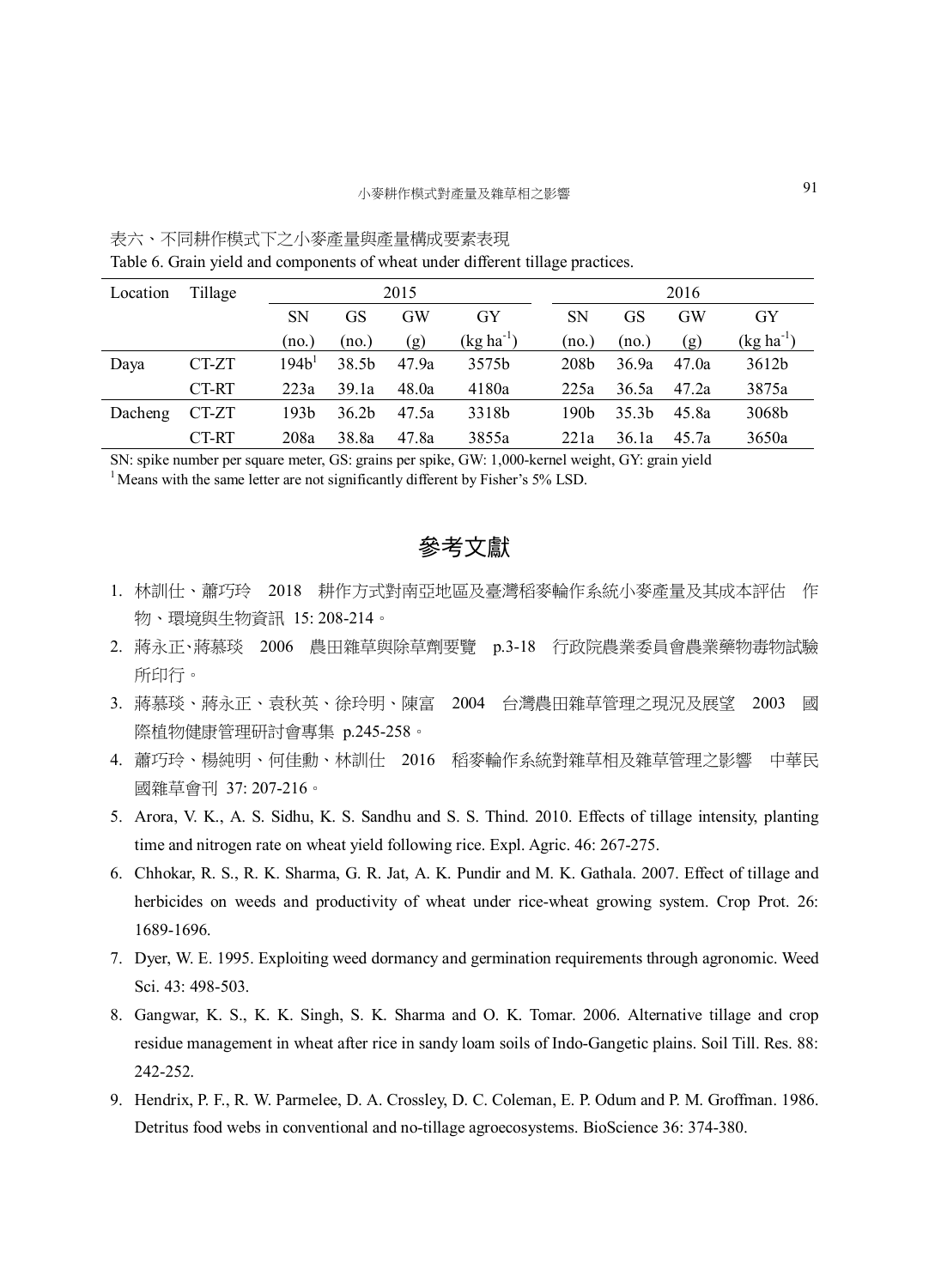- 10. Mishra, J. S. and V. P. Singh. 2012. Tillage and weed control effects on productivity of a dry seeded rice-wheat system on a Vertisol in Central India. Soil Till. Res. 123: 11-20.
- 11. Singh, R. P., S. K. Verma, S. K. Prasad, H. Singh and S. B. Singh. 2017. Effect of tillage and weed management practices on grassy weeds in wheat (*Triticum aestivum* L.). Int. J. Environ. Sci. Technol. 6: 404-412.
- 12. Usman, K., I. Uiah, S. M. Khan, M. U. Khan, S. Ghulam and M. A. Khan. 2012. Integrated weed management through tillage and herbicides for wheat production in rice-wheat cropping system in Northwestern Pakistan. J. Integr. Agric. 11: 946-953.